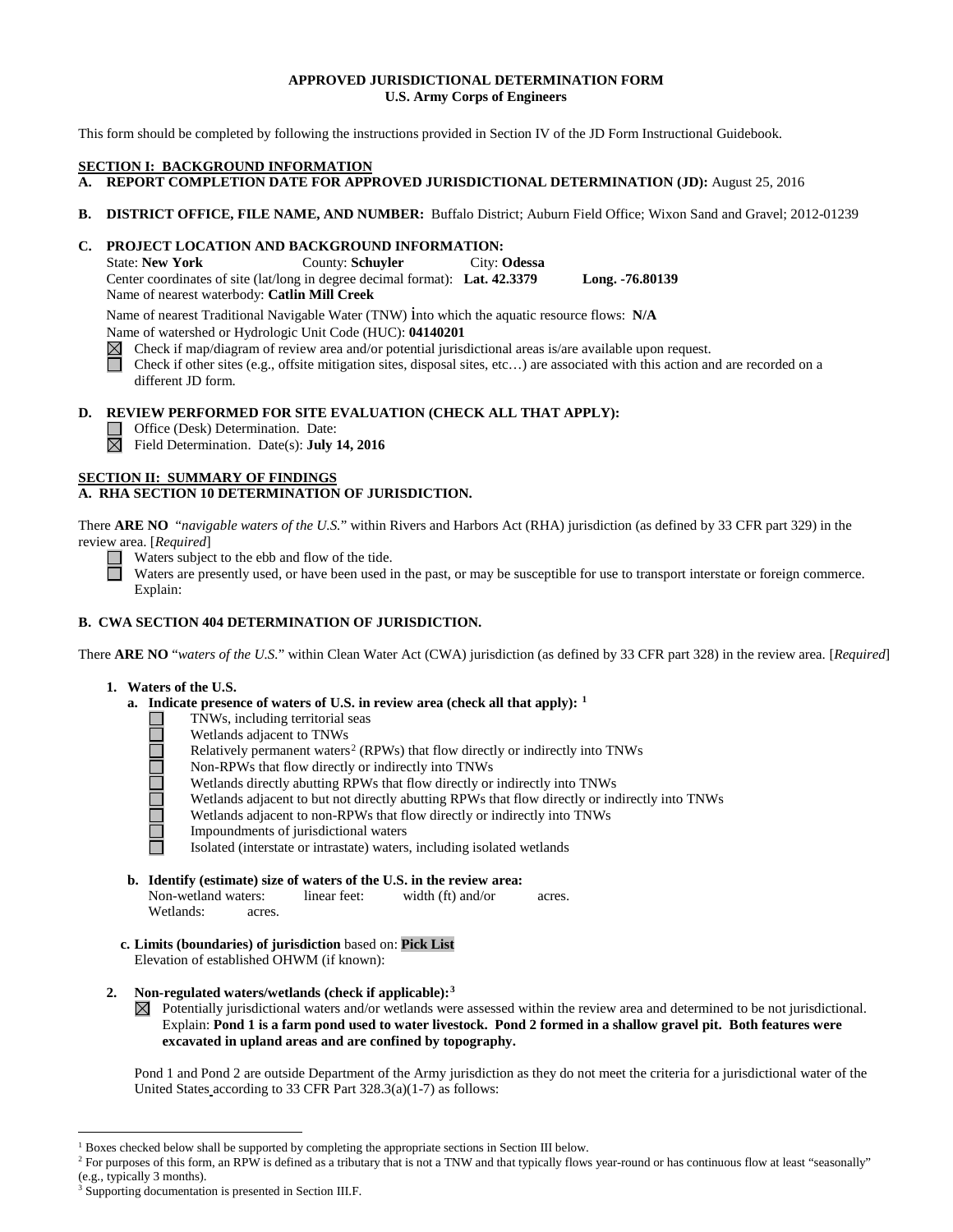- 1. does not/has not supported interstate or foreign commerce;
- 2. is not an interstate water/wetland;
- 3. the degradation or destruction of which would not affect interstate or foreign commerce and does not include such waters: (i) which are or could be used by interstate or foreign travelers for recreational or other purposes; or
	- (ii) from which fish or shellfish are or could be taken and sold in interstate or foreign commerce; or
	- (iii) which are used or could be used for industrial purpose by industries in interstate commerce
- 4. is not an impoundment of water otherwise defined as WOUS under the definition;
- 5. is not a tributary of waters identified in paragraphs (a)(1)-(4) of this section;
- 6. is not a territorial sea;
- 7. is not wetland adjacent to waters (other than waters that are themselves wetlands) identified in paragraphs (a)(1)-(6) of this section;

In addition, neither pond exhibits connection to downstream waters with the nearest conveyance being Catlin Mill Creek to the southeast, which is approximately 3,350 feet away. Therefore, neither feature would be considered a water of the U.S. Further, due to topography and distance to the nearest tributary, the presence of a shallow subsurface flow connection is very unlikely.

# **SECTION III: CWA ANALYSIS**

# **A. TNWs AND WETLANDS ADJACENT TO TNWs**

**The agencies will assert jurisdiction over TNWs and wetlands adjacent to TNWs. If the aquatic resource is a TNW, complete Section III.A.1 and Section III.D.1. only; if the aquatic resource is a wetland adjacent to a TNW, complete Sections III.A.1 and 2 and Section III.D.1.; otherwise, see Section III.B below**.

**1. TNW** 

Identify TNW: Summarize rationale supporting determination:

**2. Wetland adjacent to TNW** 

Summarize rationale supporting conclusion that wetland is "adjacent":

#### **B. CHARACTERISTICS OF TRIBUTARY (THAT IS NOT A TNW) AND ITS ADJACENT WETLANDS (IF ANY):**

**This section summarizes information regarding characteristics of the tributary and its adjacent wetlands, if any, and it helps determine whether or not the standards for jurisdiction established under Rapanos have been met.** 

**The agencies will assert jurisdiction over non-navigable tributaries of TNWs where the tributaries are "relatively permanent waters" (RPWs), i.e. tributaries that typically flow year-round or have continuous flow at least seasonally (e.g., typically 3 months). A wetland that directly abuts an RPW is also jurisdictional. If the aquatic resource is not a TNW, but has year-round (perennial) flow, skip to Section III.D.2. If the aquatic resource is a wetland directly abutting a tributary with perennial flow, skip to Section III.D.4.**

**A wetland that is adjacent to but that does not directly abut an RPW requires a significant nexus evaluation. Corps districts and EPA regions will include in the record any available information that documents the existence of a significant nexus between a relatively permanent tributary that is not perennial (and its adjacent wetlands if any) and a traditional navigable water, even though a significant nexus finding is not required as a matter of law.**

**If the waterbody[4](#page-1-0) is not an RPW, or a wetland directly abutting an RPW, a JD will require additional data to determine if the waterbody has a significant nexus with a TNW. If the tributary has adjacent wetlands, the significant nexus evaluation must consider the tributary in combination with all of its adjacent wetlands. This significant nexus evaluation that combines, for analytical purposes, the tributary and all of its adjacent wetlands is used whether the review area identified in the JD request is the tributary, or its adjacent wetlands, or both. If the JD covers a tributary with adjacent wetlands, complete Section III.B.1 for the tributary, Section III.B.2 for any onsite wetlands, and Section III.B.3 for all wetlands adjacent to that tributary, both onsite and offsite. The determination whether a significant nexus exists is determined in Section III.C below.**

- **1. Characteristics of non-TNWs that flow directly or indirectly into TNW**
	- **(i) General Area Conditions:** Watershed size: **Pick List** Drainage area: Average annual rainfall: inches Average annual snowfall: inches

<span id="page-1-0"></span> <sup>4</sup> Note that the Instructional Guidebook contains additional information regarding swales, ditches, washes, and erosional features generally and in the arid West.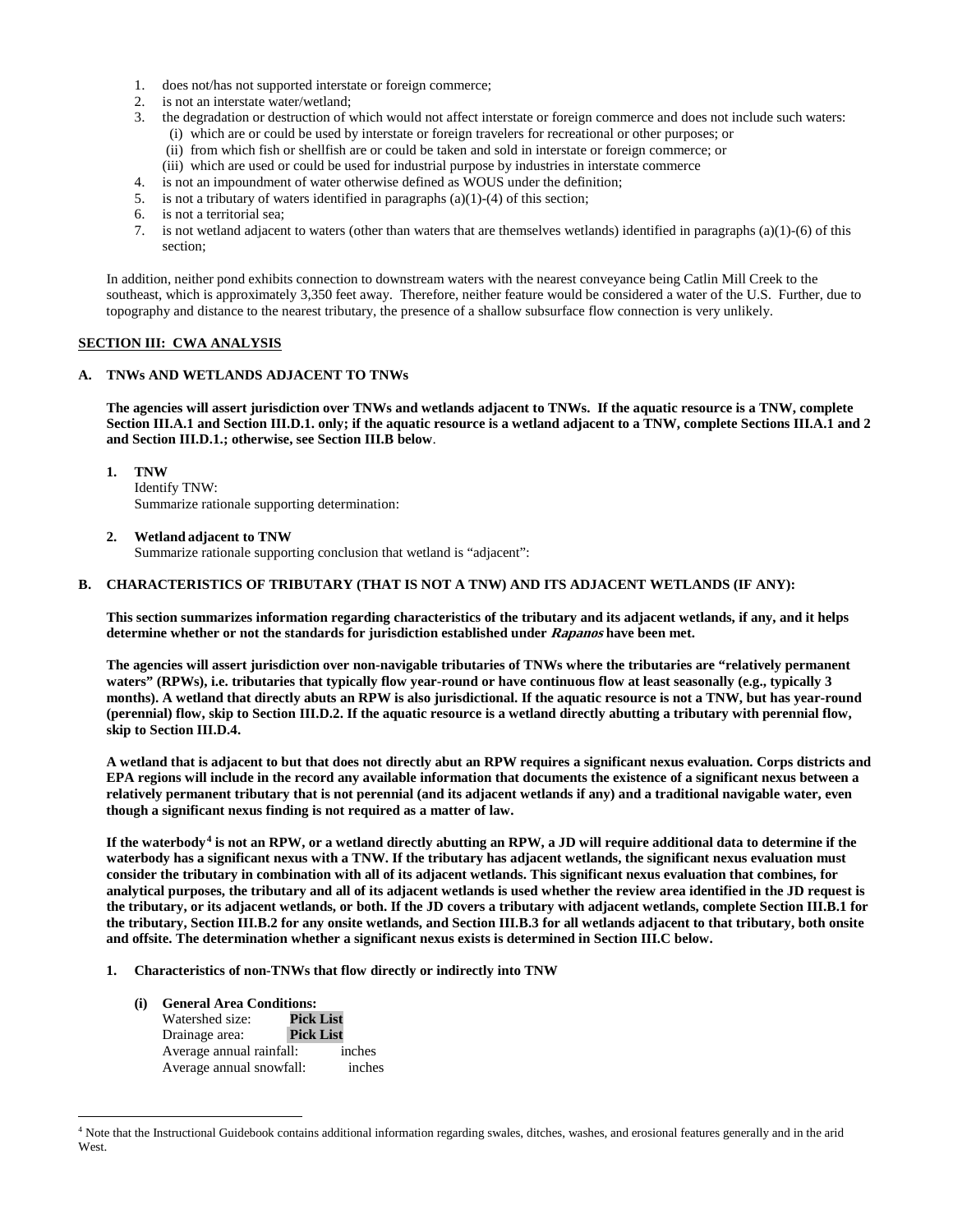# **(ii) Physical Characteristics:**

|                                                                                        | (a) Relationship with TNW:                                                                                                                                       |  |  |  |  |                                       |
|----------------------------------------------------------------------------------------|------------------------------------------------------------------------------------------------------------------------------------------------------------------|--|--|--|--|---------------------------------------|
|                                                                                        | Tributary flows directly into TNW.                                                                                                                               |  |  |  |  |                                       |
|                                                                                        | Tributary flows through Pick List tributaries before entering TNW                                                                                                |  |  |  |  |                                       |
|                                                                                        | Project waters are Pick List river miles from TNW                                                                                                                |  |  |  |  |                                       |
|                                                                                        | Project waters are Pick List river miles from RPW                                                                                                                |  |  |  |  |                                       |
|                                                                                        | Project waters are Pick List aerial (straight) miles from TNW                                                                                                    |  |  |  |  |                                       |
|                                                                                        | Project waters are Pick List aerial (straight) miles from RPW                                                                                                    |  |  |  |  |                                       |
|                                                                                        | Project waters cross or serve as state boundaries. Explain:                                                                                                      |  |  |  |  |                                       |
|                                                                                        |                                                                                                                                                                  |  |  |  |  |                                       |
|                                                                                        | Identify flow route to TNW <sup>5</sup> :                                                                                                                        |  |  |  |  |                                       |
|                                                                                        | Tributary stream order, if known:                                                                                                                                |  |  |  |  |                                       |
|                                                                                        |                                                                                                                                                                  |  |  |  |  |                                       |
|                                                                                        | (b) General Tributary Characteristics (check all that apply):<br><b>Tributary</b> is:<br>Natural                                                                 |  |  |  |  |                                       |
|                                                                                        |                                                                                                                                                                  |  |  |  |  |                                       |
|                                                                                        | Artificial (man-made). Explain:                                                                                                                                  |  |  |  |  |                                       |
|                                                                                        | Manipulated (man-altered). Explain:                                                                                                                              |  |  |  |  |                                       |
|                                                                                        | Tributary properties with respect to top of bank (estimate):                                                                                                     |  |  |  |  |                                       |
|                                                                                        | Average width:<br>feet                                                                                                                                           |  |  |  |  |                                       |
|                                                                                        | Average depth:<br>feet                                                                                                                                           |  |  |  |  |                                       |
|                                                                                        | Average side slopes: Pick List                                                                                                                                   |  |  |  |  |                                       |
|                                                                                        | Primary tributary substrate composition (check all that apply):                                                                                                  |  |  |  |  |                                       |
|                                                                                        | $\Box$ Sands<br>  Silts<br>Concrete                                                                                                                              |  |  |  |  |                                       |
|                                                                                        | Cobbles<br>Muck<br>Gravel                                                                                                                                        |  |  |  |  |                                       |
|                                                                                        | Bedrock<br>Vegetation. Type/% cover:                                                                                                                             |  |  |  |  |                                       |
|                                                                                        | Other. Explain:                                                                                                                                                  |  |  |  |  |                                       |
|                                                                                        | Tributary condition/stability [e.g., highly eroding, sloughing banks]. Explain:                                                                                  |  |  |  |  |                                       |
|                                                                                        | Presence of run/riffle/pool complexes. Explain:                                                                                                                  |  |  |  |  |                                       |
|                                                                                        | Tributary geometry: Pick List                                                                                                                                    |  |  |  |  |                                       |
|                                                                                        | Tributary gradient (approximate average slope):<br>%                                                                                                             |  |  |  |  |                                       |
|                                                                                        |                                                                                                                                                                  |  |  |  |  |                                       |
|                                                                                        | $(c)$ Flow:                                                                                                                                                      |  |  |  |  |                                       |
|                                                                                        | Tributary provides for: Pick List                                                                                                                                |  |  |  |  |                                       |
|                                                                                        | Estimate average number of flow events in review area/year: Pick List                                                                                            |  |  |  |  |                                       |
|                                                                                        |                                                                                                                                                                  |  |  |  |  |                                       |
|                                                                                        | Describe flow regime:                                                                                                                                            |  |  |  |  |                                       |
|                                                                                        | Other information on duration and volume:                                                                                                                        |  |  |  |  |                                       |
|                                                                                        | Surface flow is: Pick List. Characteristics:                                                                                                                     |  |  |  |  |                                       |
| Subsurface flow: Pick List. Explain findings:<br>$\Box$ Dye (or other) test performed: |                                                                                                                                                                  |  |  |  |  |                                       |
|                                                                                        |                                                                                                                                                                  |  |  |  |  | Tributary has (check all that apply): |
|                                                                                        | Bed and banks                                                                                                                                                    |  |  |  |  |                                       |
|                                                                                        | $\Box$ OHWM <sup>6</sup> (check all indicators that apply):                                                                                                      |  |  |  |  |                                       |
|                                                                                        | clear, natural line impressed on the bank<br>the presence of litter and debris<br>$\Box$                                                                         |  |  |  |  |                                       |
|                                                                                        | changes in the character of soil<br>destruction of terrestrial vegetation                                                                                        |  |  |  |  |                                       |
|                                                                                        | shelving<br>the presence of wrack line                                                                                                                           |  |  |  |  |                                       |
|                                                                                        | vegetation matted down, bent, or absent<br>sediment sorting                                                                                                      |  |  |  |  |                                       |
|                                                                                        | leaf litter disturbed or washed away<br>scour                                                                                                                    |  |  |  |  |                                       |
|                                                                                        | sediment deposition<br>multiple observed or predicted flow events                                                                                                |  |  |  |  |                                       |
|                                                                                        | water staining<br>abrupt change in plant community                                                                                                               |  |  |  |  |                                       |
|                                                                                        | other (list):                                                                                                                                                    |  |  |  |  |                                       |
|                                                                                        | Discontinuous OHWM. <sup>7</sup> Explain:                                                                                                                        |  |  |  |  |                                       |
|                                                                                        |                                                                                                                                                                  |  |  |  |  |                                       |
|                                                                                        |                                                                                                                                                                  |  |  |  |  |                                       |
|                                                                                        | If factors other than the OHWM were used to determine lateral extent of CWA jurisdiction (check all that apply):<br>Mean High Water Mark indicated by:<br>$\Box$ |  |  |  |  |                                       |
|                                                                                        | $\Box$ High Tide Line indicated by:<br>survey to available datum;                                                                                                |  |  |  |  |                                       |
|                                                                                        | oil or scum line along shore objects                                                                                                                             |  |  |  |  |                                       |
|                                                                                        | fine shell or debris deposits (foreshore)<br>physical markings;                                                                                                  |  |  |  |  |                                       |
|                                                                                        | physical markings/characteristics<br>vegetation lines/changes in vegetation types.                                                                               |  |  |  |  |                                       |
|                                                                                        | tidal gauges                                                                                                                                                     |  |  |  |  |                                       |
|                                                                                        | other (list):                                                                                                                                                    |  |  |  |  |                                       |
|                                                                                        |                                                                                                                                                                  |  |  |  |  |                                       |

<span id="page-2-2"></span><span id="page-2-1"></span><span id="page-2-0"></span> <sup>5</sup> Flow route can be described by identifying, e.g., tributary a, which flows through the review area, to flow into tributary b, which then flows into TNW. 6 A natural or man-made discontinuity in the OHWM does not necessarily sever jurisdiction (e.g., where the stream temporarily flows underground, or where the OHWM has been removed by development or agricultural practices). Where there is a break in the OHWM that is unrelated to the waterbody's flow regime (e.g., flow over a rock outcrop or through a culvert), the agencies will look for indicators of flow above and below the break. 7 Ibid.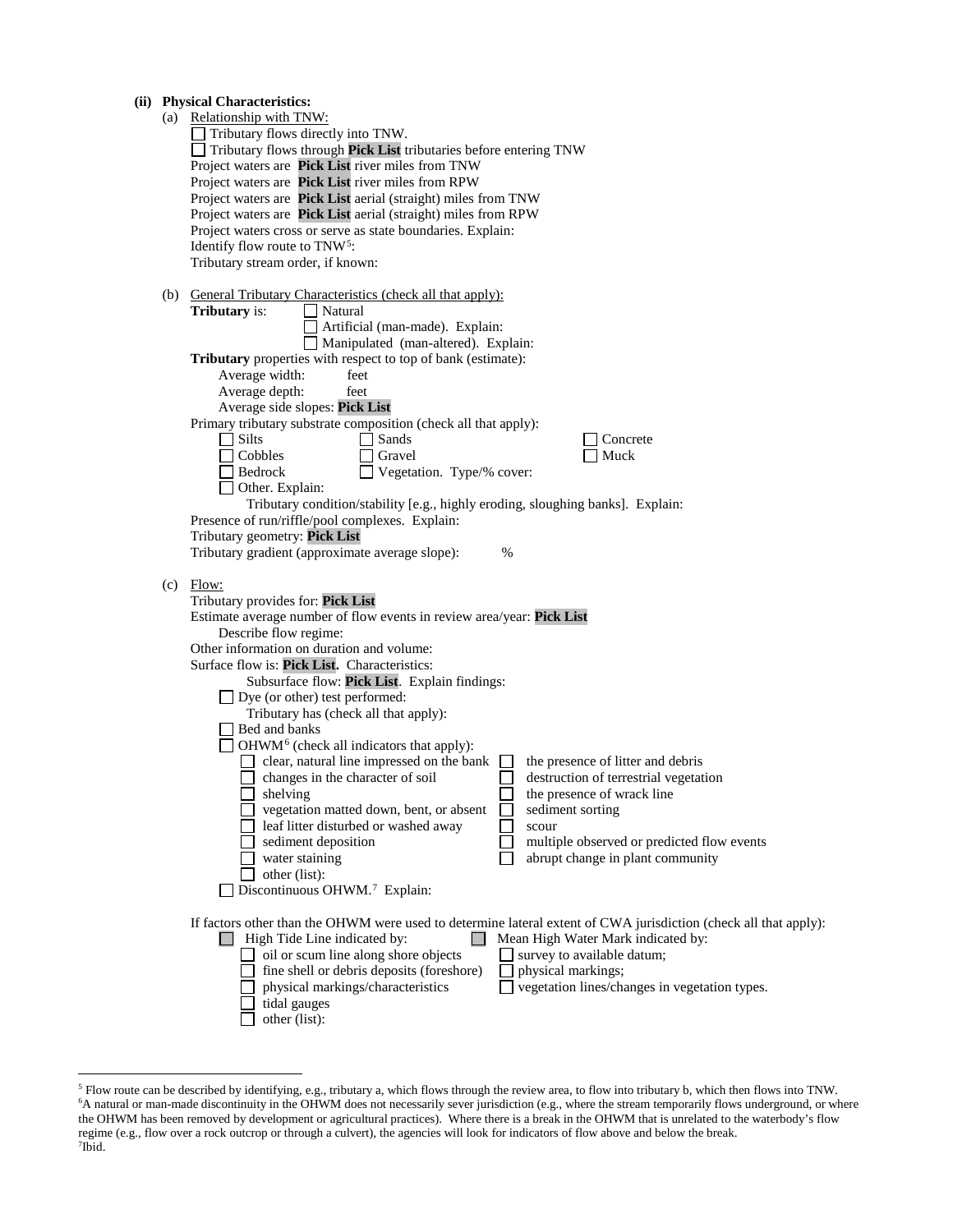#### **(iii) Chemical Characteristics:**

Characterize tributary (e.g., water color is clear, discolored, oily film; water quality; general watershed characteristics, etc.). Explain:

Identify specific pollutants, if known:

#### **(iv) Biological Characteristics. Channel supports (check all that apply):**

- Riparian corridor. Characteristics (type, average width):
	- Wetland fringe. Characteristics:
- Habitat for:
	- $\Box$  Federally Listed species. Explain findings:
	- $\Box$  Fish/spawn areas. Explain findings:
	- Other environmentally-sensitive species. Explain findings:
	- $\Box$  Aquatic/wildlife diversity. Explain findings:

#### **2. Characteristics of wetlands adjacent to non-TNW that flow directly or indirectly into TNW**

#### **(i) Physical Characteristics:**

- (a) General Wetland Characteristics:
	- Properties:

Wetland size: acres Wetland type. Explain: Wetland quality. Explain: Project wetlands cross or serve as state boundaries. Explain:

#### (b) General Flow Relationship with Non-TNW:

Flow is: **Pick List**. Explain: Surface flow is**: Pick List**  Characteristics: Subsurface flow: **Pick List**. Explain findings: □ Dye (or other) test performed:

- (c) Wetland Adjacency Determination with Non-TNW:
	- $\Box$  Directly abutting
	- $\Box$  Not directly abutting
		- Discrete wetland hydrologic connection. Explain:
		- Ecological connection. Explain:
		- $\Box$  Separated by berm/barrier. Explain:

#### (d) Proximity (Relationship) to TNW

Project wetlands are **Pick List** river miles from TNW. Project waters are **Pick List** aerial (straight) miles from TNW. Flow is from: **Pick List.** Estimate approximate location of wetland as within the **Pick List** floodplain.

# **(ii) Chemical Characteristics:**

Characterize wetland system (e.g., water color is clear, brown, oil film on surface; water quality; general watershed characteristics; etc.). Explain:

Identify specific pollutants, if known:

### **(iii) Biological Characteristics. Wetland supports (check all that apply):**

- $\Box$  Riparian buffer. Characteristics (type, average width):
- Vegetation type/percent cover. Explain:
- Habitat for:
	- Federally Listed species. Explain findings:
	- Fish/spawn areas. Explain findings:
	- Other environmentally-sensitive species. Explain findings:
	- Aquatic/wildlife diversity. Explain findings:

#### **3. Characteristics of all wetlands adjacent to the tributary (if any)**

#### All wetland(s) being considered in the cumulative analysis: **Pick List**

Approximately () acres in total are being considered in the cumulative analysis.

For each wetland, specify the following:

Directly abuts? (Y/N) Size (in acres) Directly abuts? (Y/N) Size (in acres)

Summarize overall biological, chemical and physical functions being performed: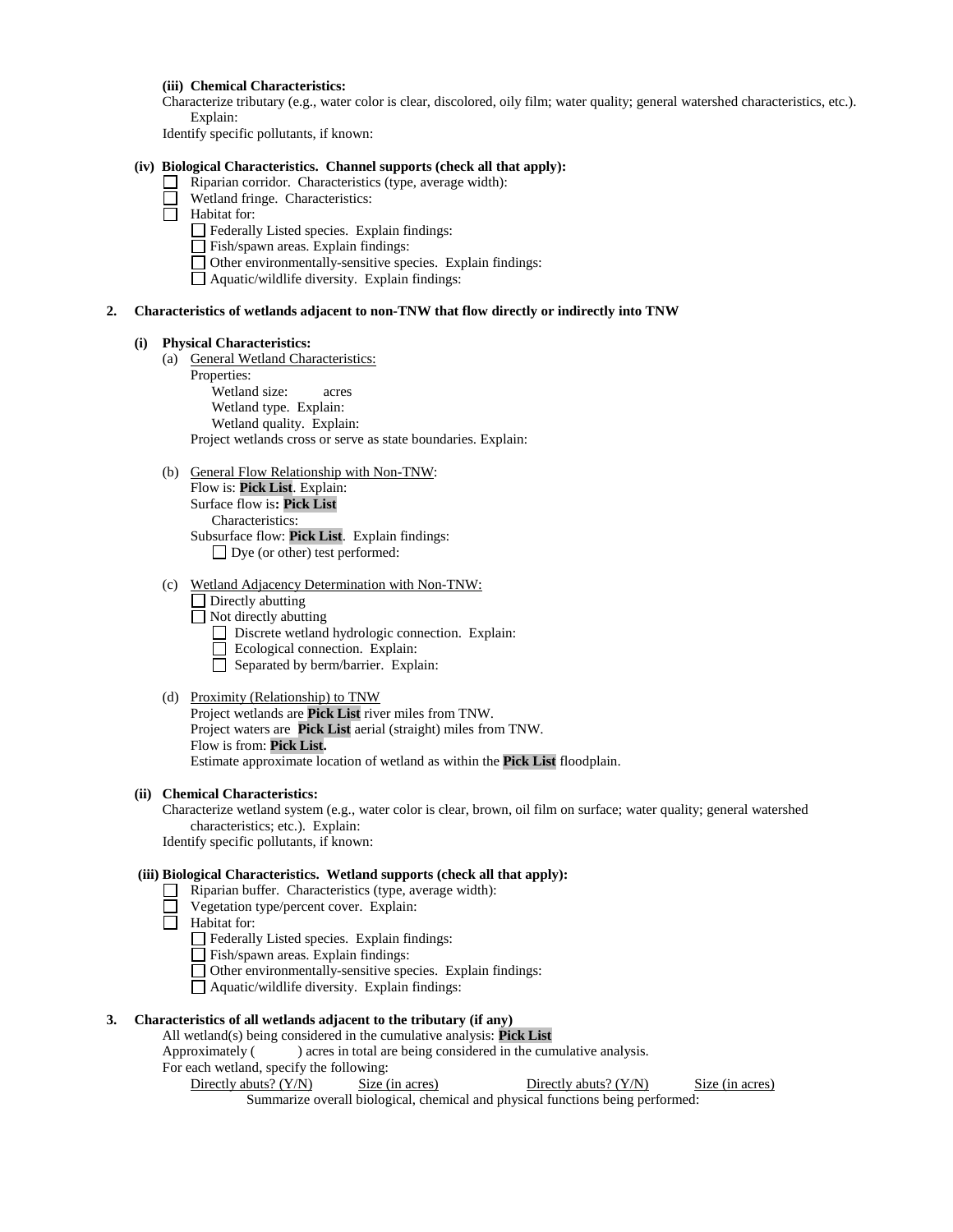#### **C. SIGNIFICANT NEXUS DETERMINATION**

**A significant nexus analysis will assess the flow characteristics and functions of the tributary itself and the functions performed by any wetlands adjacent to the tributary to determine if they significantly affect the chemical, physical, and biological integrity of a TNW. For each of the following situations, a significant nexus exists if the tributary, in combination with all of its adjacent wetlands, has more than a speculative or insubstantial effect on the chemical, physical and/or biological integrity of a TNW. Considerations when evaluating significant nexus include, but are not limited to the volume, duration, and frequency of the flow of water in the tributary and its proximity to a TNW, and the functions performed by the tributary and all its adjacent wetlands. It is not appropriate to determine significant nexus based solely on any specific threshold of distance (e.g. between a tributary and its adjacent wetland or between a tributary and the TNW). Similarly, the fact an adjacent wetland lies within or outside of a floodplain is not solely determinative of significant nexus.** 

#### **Draw connections between the features documented and the effects on the TNW, as identified in the** *Rapanos* **Guidance and discussed in the Instructional Guidebook. Factors to consider include, for example:**

- Does the tributary, in combination with its adjacent wetlands (if any), have the capacity to carry pollutants or flood waters to TNWs, or to reduce the amount of pollutants or flood waters reaching a TNW?
- Does the tributary, in combination with its adjacent wetlands (if any), provide habitat and lifecycle support functions for fish and other species, such as feeding, nesting, spawning, or rearing young for species that are present in the TNW?
- Does the tributary, in combination with its adjacent wetlands (if any), have the capacity to transfer nutrients and organic carbon that support downstream foodwebs?
- Does the tributary, in combination with its adjacent wetlands (if any), have other relationships to the physical, chemical, or biological integrity of the TNW?

#### **Note: the above list of considerations is not inclusive and other functions observed or known to occur should be documented below:**

- **1. Significant nexus findings for non-RPW that has no adjacent wetlands and flows directly or indirectly into TNWs.** Explain findings of presence or absence of significant nexus below, based on the tributary itself, then go to Section III.D: .
- **2. Significant nexus findings for non-RPW and its adjacent wetlands, where the non-RPW flows directly or indirectly into TNWs.** Explain findings of presence or absence of significant nexus below, based on the tributary in combination with all of its adjacent wetlands, then go to Section III.D: .
- **3. Significant nexus findings for wetlands adjacent to an RPW but that do not directly abut the RPW.** Explain findings of presence or absence of significant nexus below, based on the tributary in combination with all of its adjacent wetlands, then go to Section III.D:

#### **D. DETERMINATIONS OF JURISDICTIONAL FINDINGS. THE SUBJECT WATERS/WETLANDS ARE (CHECK ALL THAT APPLY):**

**1. TNWs and Adjacent Wetlands.** Check all that apply and provide size estimates in review area:  $\Box$  **TNWs:** linear feet width (ft), Or, acres. width (ft), Or, acres.<br>acres.  $\Box$  Wetlands adjacent to TNWs:

### **2. RPWs that flow directly or indirectly into TNWs.**

- Tributaries of TNWs where tributaries typically flow year-round are jurisdictional. Provide data and rationale indicating that tributary is perennial: .
- $\Box$  Tributaries of TNW where tributaries have continuous flow "seasonally" (e.g., typically three months each year) are jurisdictional. Data supporting this conclusion is provided at Section III.B. Provide rationale indicating that tributary flows seasonally:
	- Provide estimates for jurisdictional waters in the review area (check all that apply):<br>
	Tributary waters: linear feet width (ft).
	- Tributary waters: linear feet width (ft).
	- Other non-wetland waters: acres.
		- Identify type(s) of waters:

### **3. Non-RPWs[8](#page-4-0) that flow directly or indirectly into TNWs.**

Waterbody that is not a TNW or an RPW, but flows directly or indirectly into a TNW, and it has a significant nexus with a TNW is jurisdictional. Data supporting this conclusion is provided at Section III.C.

<span id="page-4-0"></span>Provide estimates for jurisdictional waters within the review area (check all that apply):<br>
Tributary waters: linear feet width (ft).

- Tributary waters: **Other non-wetland waters: acres.** 
	- Identify type(s) of waters: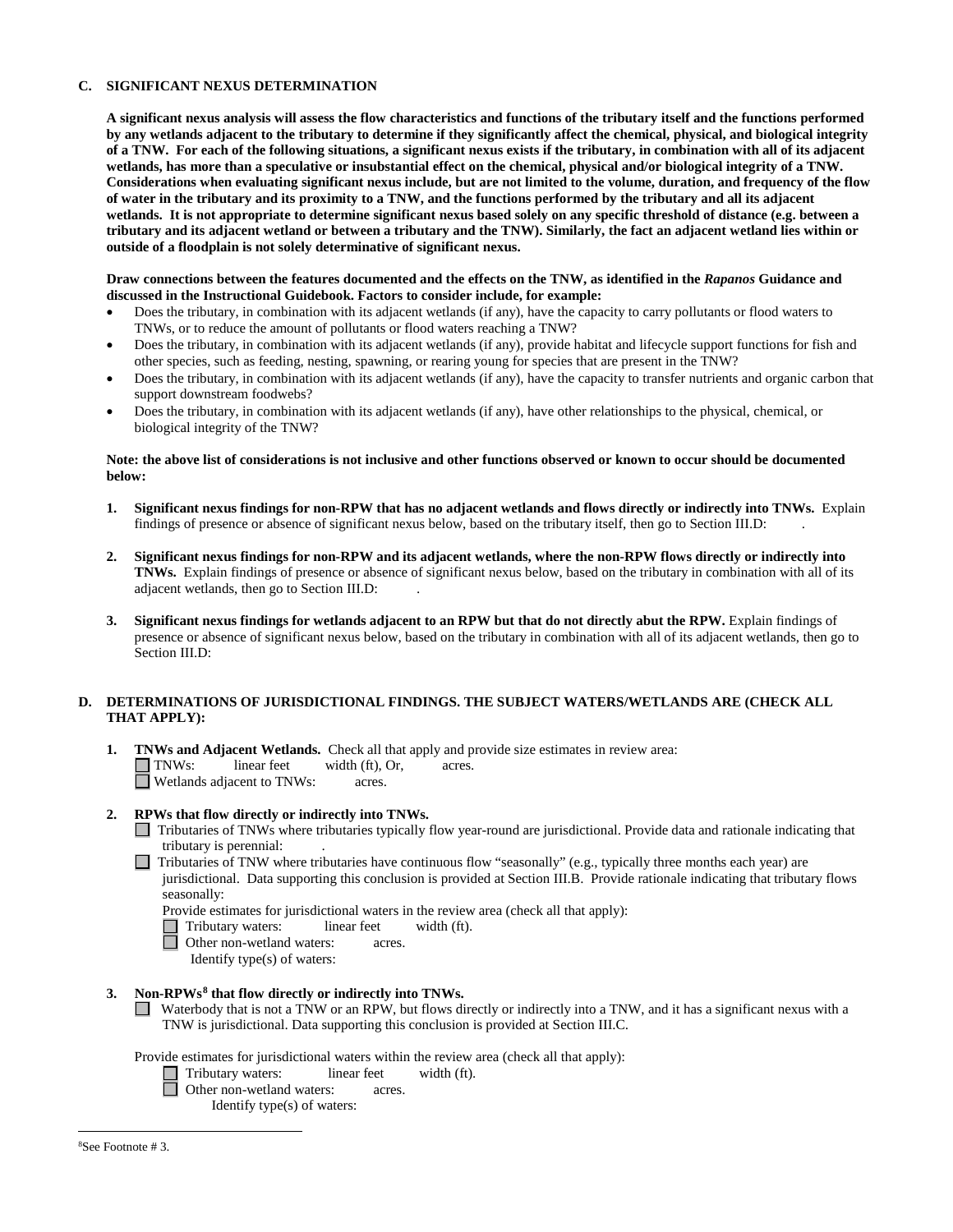#### **4. Wetlands directly abutting an RPW that flow directly or indirectly into TNWs.**

Wetlands directly abut RPW and thus are jurisdictional as adjacent wetlands.

- Wetlands directly abutting an RPW where tributaries typically flow year-round. Provide data and rationale indicating that tributary is perennial in Section III.D.2, above. Provide rationale indicating that wetland is directly abutting an RPW:
- Wetlands directly abutting an RPW where tributaries typically flow "seasonally." Provide data indicating that tributary is  $\Box$ seasonal in Section III.B and rationale in Section III.D.2, above. Provide rationale indicating that wetland is directly abutting an RPW:

Provide acreage estimates for jurisdictional wetlands in the review area: acres.

- **5. Wetlands adjacent to but not directly abutting an RPW that flow directly or indirectly into TNWs.**
	- Wetlands that do not directly abut an RPW, but when considered in combination with the tributary to which they are adjacent and with similarly situated adjacent wetlands, have a significant nexus with a TNW are jurisidictional. Data supporting this conclusion is provided at Section III.C.

Provide acreage estimates for jurisdictional wetlands in the review area: acres.

### **6. Wetlands adjacent to non-RPWs that flow directly or indirectly into TNWs.**

Wetlands adjacent to such waters, and have when considered in combination with the tributary to which they are adjacent and with similarly situated adjacent wetlands, have a significant nexus with a TNW are jurisdictional. Data supporting this conclusion is provided at Section III.C.

Provide estimates for jurisdictional wetlands in the review area: acres.

### **7. Impoundments of jurisdictional waters. [9](#page-5-0)**

- As a general rule, the impoundment of a jurisdictional tributary remains jurisdictional.
- Demonstrate that impoundment was created from "waters of the U.S.," or
- Demonstrate that water meets the criteria for one of the categories presented above (1-6), or
- П Demonstrate that water is isolated with a nexus to commerce (see E below).

#### **E. ISOLATED [INTERSTATE OR INTRA-STATE] WATERS, INCLUDING ISOLATED WETLANDS, THE USE, DEGRADATION OR DESTRUCTION OF WHICH COULD AFFECT INTERSTATE COMMERCE, INCLUDING ANY SUCH WATERS (CHECK ALL THAT APPLY):[10](#page-5-1)**

- which are or could be used by interstate or foreign travelers for recreational or other purposes.
- from which fish or shellfish are or could be taken and sold in interstate or foreign commerce.
- which are or could be used for industrial purposes by industries in interstate commerce.
- Interstate isolated waters.Explain:

Other factors.Explain:

**Identify water body and summarize rationale supporting determination:** .

Provide estimates for jurisdictional waters in the review area (check all that apply):

Tributary waters: linear feet width (ft).

- Other non-wetland waters: acres.
- Identify type(s) of waters:
- $\Box$  Wetlands: acres.

# **F. NON-JURISDICTIONAL WATERS, INCLUDING WETLANDS (CHECK ALL THAT APPLY):**

- $\Box$  If potential wetlands were assessed within the review area, these areas did not meet the criteria in the 1987 Corps of Engineers Wetland Delineation Manual and/or appropriate Regional Supplements.
- $\boxtimes$  Review area included isolated waters with no substantial nexus to interstate (or foreign) commerce.
	- $\boxtimes$  Prior to the Jan 2001 Supreme Court decision in "*SWANCC*," the review area would have been regulated based solely on the "Migratory Bird Rule" (MBR).
	- Waters do not meet the "Significant Nexus" standard, where such a finding is required for jurisdiction. Explain: **.**
	- Other: (explain, if not covered above):

Provide acreage estimates for non-jurisdictional waters in the review area, where the sole potential basis of jurisdiction is the MBR factors (i.e., presence of migratory birds, presence of endangered species, use of water for irrigated agriculture), using best professional judgment (check all that apply):

■ Non-wetland waters (i.e., rivers, streams): linear feet width (ft).<br>**△ Lakes/ponds: Pond 1: 0.5 acre Pond 2: 0.5 acre** 

**Lakes/ponds: Pond 1: 0.5 acre Pond 2: 0.5 acre** 

- Other non-wetland waters: acres.
- List type of aquatic resource:
- Wetlands: acres

<span id="page-5-0"></span> <sup>9</sup> To complete the analysis refer to the key in Section III.D.6 of the Instructional Guidebook.

<span id="page-5-1"></span>**<sup>10</sup> Prior to asserting or declining CWA jurisdiction based solely on this category, Corps Districts will elevate the action to Corps and EPA HQ for review consistent with the process described in the Corps/EPA** *Memorandum Regarding CWA Act Jurisdiction Following Rapanos.*